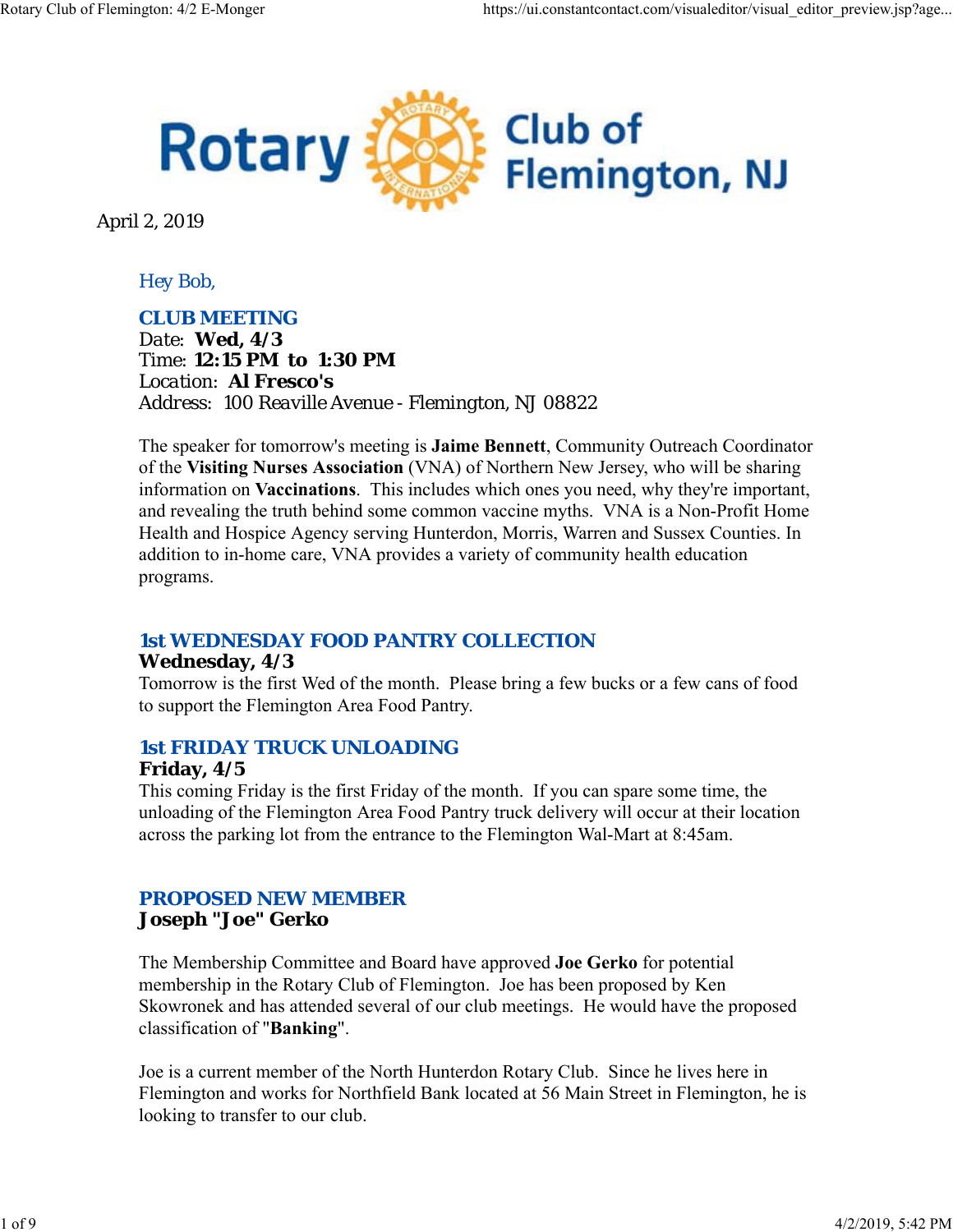Besides Rotary, Joe is a board member of the Washington Crossing Park Association and is a member of the Hunterdon County Chamber of Commerce.

President Nik will announce this information at the Wed, 4/3 lunch meeting. Members have until the end of business on **Tuesday, 4/9/2019** to submit a written objection to the board. If no objections are received, Joe will be eligible for membership and will have his Orientation meeting scheduled.



## *RIDES for JOHN ZULLO* **From Sandy Clark Updated 4/2/2019**

The following is an updated schedule for driving John Zullo to Wednesday Rotary meetings during the next several weeks. This will be revised as necessary in each weekly E-Monger. Scheduled drivers should contact Sandy Clark at least 24 hours before the Wednesday meeting if they are unable to drive. At the same time, John will call the scheduled driver at least a day in advance if he does not plan to attend the meeting.

## **Schedule of Drivers for John Zullo**:

- Apr. 3 Harry Mazujian
- Apr. 10 Sandy Clark
- Apr. 17 Terry Martin
- Apr. 24 Ken Skowronek



# *Interact Club at H.C.R.H.S*

Ann Del Campo and Harry Mazujian are attending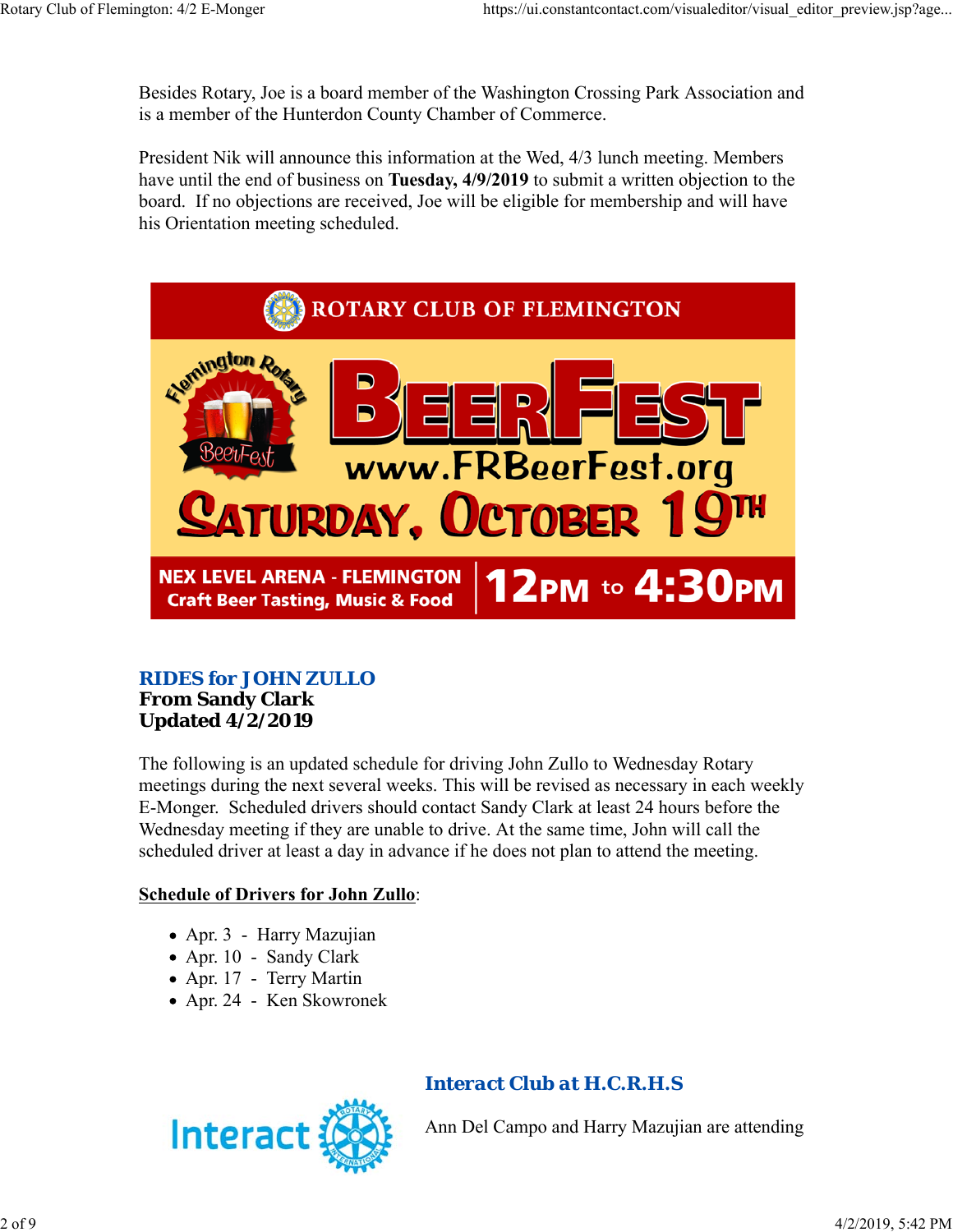Interact Meetings at H.C.R.H.S. and will be sharing activities and updates as they learn about them.



#### *Follow Us on Facebook*

The Rotary Club of Flemington is on Facebook with two (2) different Facebook pages! One page is for all information about the Rotary Club of Flemington. The second page is

dedicated to the BeerFest event. Click the links below to access our Facebook pages:

- Rotary Club of Flemington, NJ
- Flemington Rotary BeerFest



#### *The Flemington Rotary MEMBER DIRECTORY Is Updated on the Website*

A PDF copy of the Club Directory kept on the club website, located on the password protected "**Members Only**" page. To access this, simply goto **www.FlemingtonRotaryNJ.org** and click on "Members

Only" in the upper left. The page is password protected. If you do not have the password, simply email us and request it.

If you see any updates that need to be made (a change of address, email, phone number, something is not listed correctly, etc.), please email Sandy Clark and request any changes to be made. **Click Here** to generate an email to Sandy.



# *SPEAKERS & PROGRAMS BEING SOUGHT*

**Jeff Moore**, our Program Chair, is looking for speaker & program ideas for upcoming meetings. If you have any leads, please pass them onto Jeff, who will follow-up to schedule the speaker.

**Click here** to generate an email directly to Jeff.



# *HUNTERDON COUNTY CHAMBER OF COMMERCE*

As you know, the Rotary Club of Flemington is a member of the H.C. Chamber of Commerce. This enables all Rotarians the ability to attend a Chamber function as a "member". If someone asks you what your business is, you would explain that you are a member representing the Rotary Club of Flemington. **Click Here** to visit the Chamber website for a listing of upcoming events.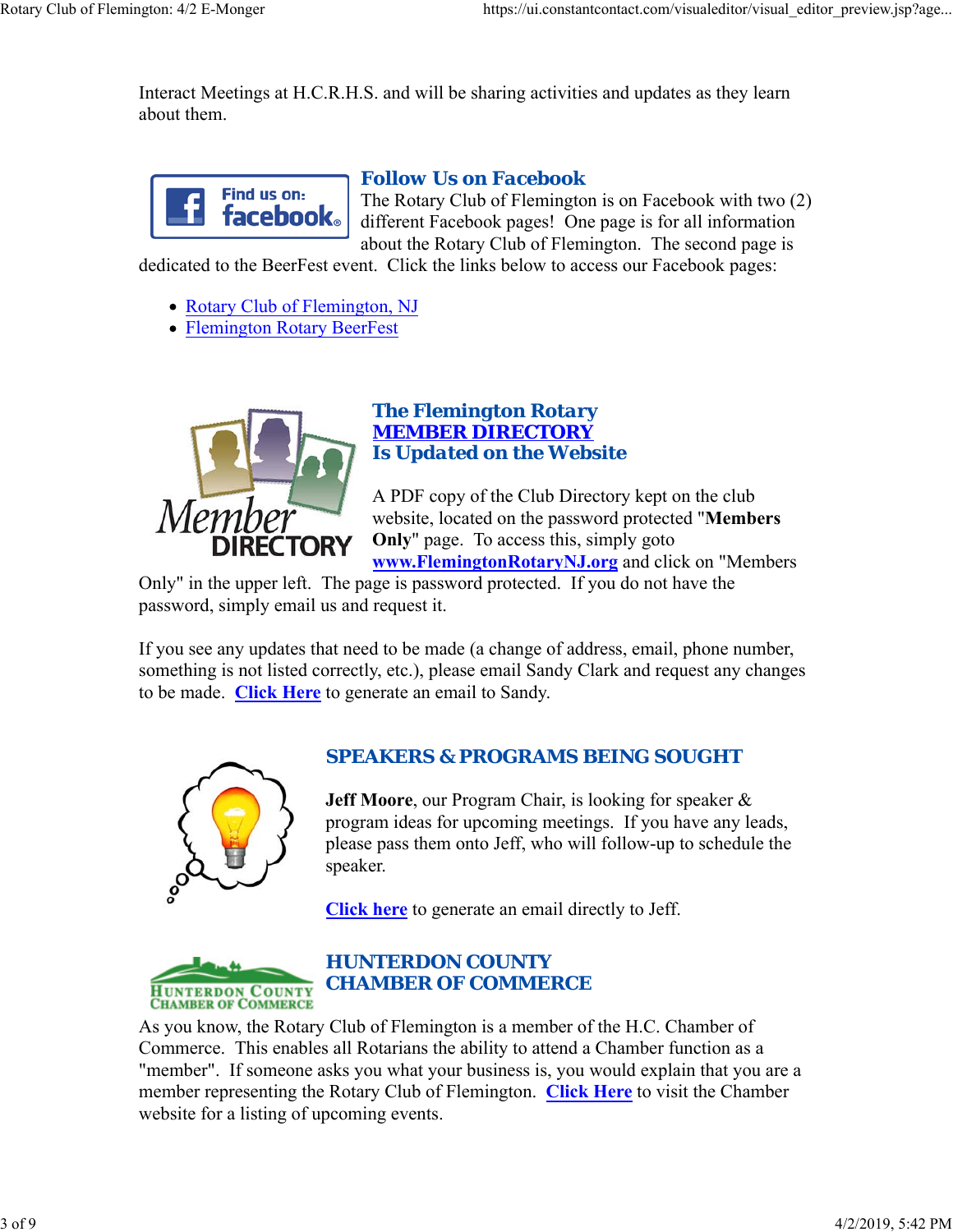## *ROTARY DISTRICT 7475 NEWS*

**Click Here** to read the current news from our Rotary District 7475.

## *UPCOMING CLUB MEETING PROGRAMS:*

Wed, 4/10: Ann del Campo - PETS Update, Goals, etc. Wed, 4/17: James Strizki - Renewable Energy Wed, 4/24: TBA.

Wed, 5/1: Barry Kroll, PDG: Key Changes in our District + Related Highlights. Barry is a member of the Madison Rotary Club. He also serves as District 7475 Webmaster and Rotary Leadership Institute Vice-Chair.

Wed, 5/8: TBA. Wed, 5/15: TBA. Wed, 5/22: TBA. Wed, 5/29: 5th Wed - TBA.

## *UPCOMING DATES TO NOTE:*

**Next RCOF Board Meeting:** Wed, TBA at 5:30 PM (Usually the 3<sup>rd</sup> Wed). Next BeerFest Meeting: Wed, 5/1 at 6:30 PM (Usually the 3<sup>rd</sup> or 4th Wed). **Next Membership Meeting:** Wed, TBA at 1:30 PM (Usually the 2<sup>nd</sup> Wed).

**Upcoming RCOF Club Events, Fundraisers, Fellowship Events, Etc**.: 10/19 (Sat): Flemington Rotary BeerFest (Nex Level Arena)

#### **Rotary District 7475 Events & Functions:**

4/20: Rotary Leadership Institute, 7:30 am to 3:30 pm (West Orange High School) 5/3-5: District Conference in Gettysburg 5/13: District Training Assembly 6/1-5: Rotary International Convention - Hamburg Germany 6/21-23: RYLA (Rotary Youth Leadership Awards) 6/24: District Banner Exchange (Change Over Dinner)

## *COMMITTEE LIST:*

**Click Here** to download the listing of all current Club Committee's and its members.

#### *"MEMBERS ONLY" WEBSITE:*

#### **Click Here for the Members Only section of the website to find:**

- 1) The "Membership Proposal Form" to propose a new member.
- 2) New Member Information.
- 3) An Online Copy of the Club Membership Directory.
- 4) A Link to All Photos Albums of the Club.

#### *ROTARY WEBSITE LINKS:*

Rotary International: **www.Rotary.org** Rotary District 7510: **www.RotaryNJ.org**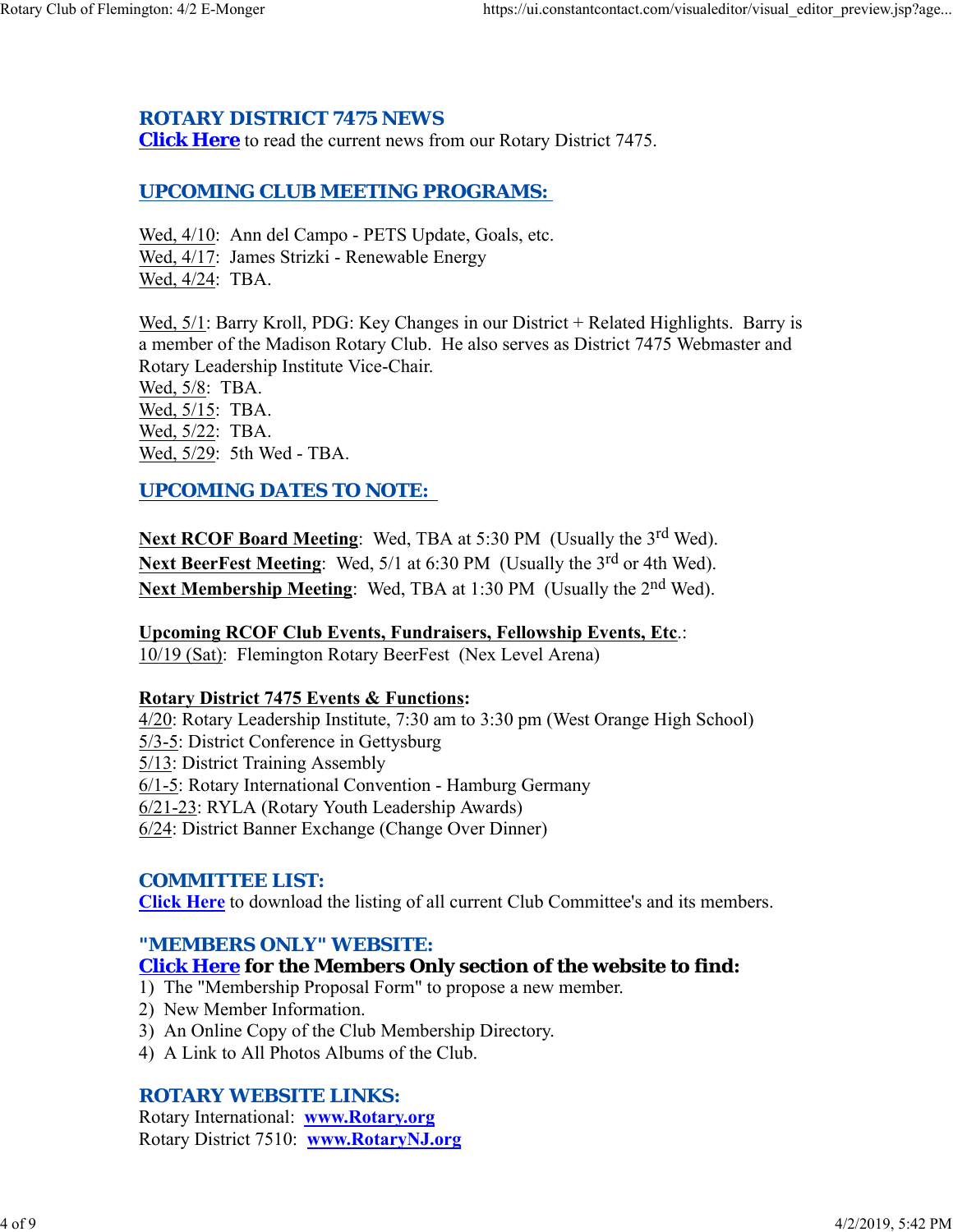# *NEARBY ROTARY CLUB MEETINGS:*

As A Rotarian, you are Welcome to attend a Rotary Club meeting anywhere in the world. Click here for the Rotary Club Locator App. Or see below for some local meetings:

#### Mondays

**Lambertville/New Hope** (6:30 pm) - Lambertville Station Restaurant; 11 Bridge Street, Lambertville NJ 08530

#### Tuesdays

**Whitehouse** (12:15 pm) - The Rail; 157 Main Street, Whitehouse Station, NJ 08889 **Princeton** (12:15 pm) - The Nassau Club; 6 Mercer Street, Princeton, NJ 08540

#### Wednesdays

**Branchburg Township** (7:30 am): Stoney Brook Grille; 1285 Route 28, North Branch, NJ 08876

**Flemington** (12:15pm): Al Fresco's Restaurant; 100 Reaville Ave, Flemington, NJ 08822 **Hillsborough Township** (6:15 pm): The Landing Restaurant; 311 Amwell Road, Hillsborough, NJ 08844

#### Thursdays

**Clinton Sunrise** (7:30 am): Clinton Fire House; Old Hwy. 22 & New Street, Clinton, NJ 08809

**Montgomery/Rocky Hill** (7:30am): Cherry Valley Country Club; 125 Country Club Drive, Skillman, NJ 08558

**Somerville/Bridgewater** (12:15 pm): Raritan Valley Country Club; 747 State Route 28, Bridgewater, NJ 08807

**Trenton** (12:15 pm): Trenton Country Club; 201 Sullivan Way, West Trenton, NJ 08628

#### Fridays

**North Hunterdon** (12:15 pm): Mountain View Chalet; 154 Route 173, Asbury, NJ 08802

**Princeton Corridor** (12:15pm): Hyatt Regency; 102 Carnegie Center, Rt. 1 North, Princeton, NJ 08540

## eClub

**Rotary eClub of Hunterdon Horizon**: View website for meetings or online makeups.

RI President's Call for Action in **2018-2019**: **"Be the Inspiration" Rotary Club of Flemington, NJ - Our 95th Year** Founded October 3, 1923 \* Charter #1529 \* District 7475

| Club President  | Nik Kritharis<br>Ann del Campo |  |
|-----------------|--------------------------------|--|
| President-Elect |                                |  |
| Secretary       | <b>Kyle Fogarty</b>            |  |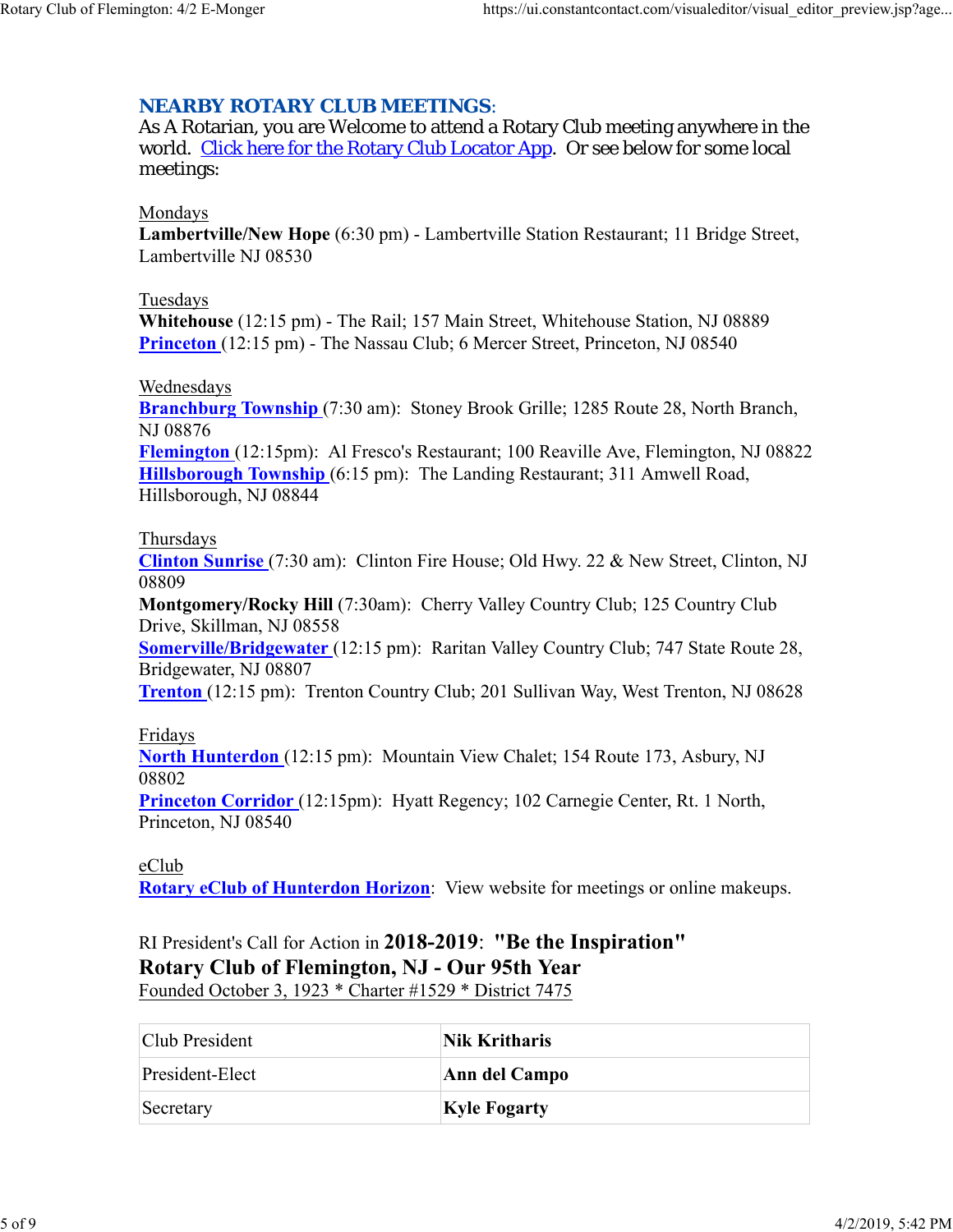| Treasurer, General                              | <b>Terry Ownes</b>                     |  |  |
|-------------------------------------------------|----------------------------------------|--|--|
| Treasurer, Lunch                                | <b>Ken Skowronek</b>                   |  |  |
| <b>Board Member</b>                             | Kim Metz (immediate Past-President)    |  |  |
| <b>Board Member</b>                             | <b>Sandy Clark</b>                     |  |  |
| Board Member                                    | D.J. Wright                            |  |  |
| Sergeant-at-Arms                                | <b>Tom Fisher</b>                      |  |  |
| R.I. President                                  | Barry Rassin (New Providence, Bahamas) |  |  |
| District Governor (DG)                          | <b>John Wilson</b> (Newark)            |  |  |
| District Governor Elect (DGE)                   | <b>Ray Freaney (Madison)</b>           |  |  |
| District Governor Designee (DGD)                | M. Ann Walko (Watchung-Warren)         |  |  |
| <b>Assistant District Governor (ADG)</b>        | Jeannie Tsukamoto (***)                |  |  |
| Club Meetings: Wednesday, 12:15 pm, Al Fresco's |                                        |  |  |

100 Reaville Avenue - Flemington, NJ 08822

# **Flemington Rotary Foundation - Officers**

Note terms run from July 1 through June 30th on the years listed

| President           | <b>Bob Chittenden</b> (2018 - 2023)                   |
|---------------------|-------------------------------------------------------|
| Vice-President      | <b>Bob Newland</b> (2018 - 2022)                      |
| Secretary           | <b>Sandy Clark</b> (2017 - 2020)                      |
| Treasurer           | <b>Kim Metz</b> (2018-2019) Nik Kritharis (2019-2024) |
| <b>Board Member</b> | <b>D.J.</b> Wright $(2017 - 2021)$                    |



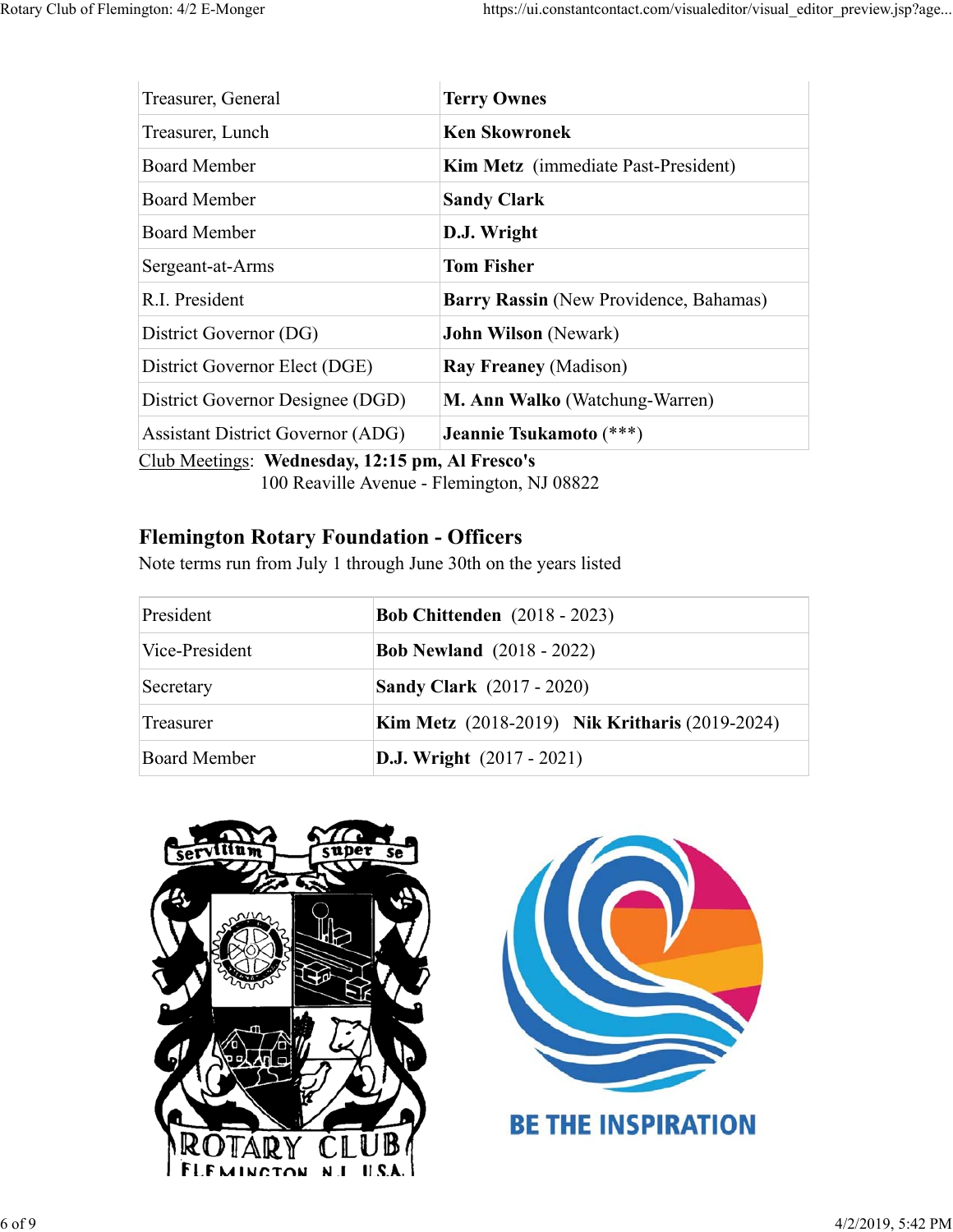#### DE THE HYJFINATIVIY



**MISSION STATEMENT:** The mission of Rotary International is to assist and guide Rotarians and Rotary clubs to accomplish the Object of Rotary to ensure Rotary's continuing relevance and to help build a better world, emphasizing service activities by individuals and groups that enhance the quality of life and human dignity, encouraging high ethical standards, and creating greater understanding among all people to advance the search for peace in the world.

*THE OBJECT OF ROTARY*: The object of Rotary is to encourage and foster the ideal of service as a basis of worthy enterprise and, in particular, to encourage and foster:

**1st**: The development of acquaintance as an opportunity for service;

**2nd**: High ethical standards in business and professions, the recognition of the worthiness of all useful occupations, and the dignifying of each Rotarian's occupation as an opportunity to serve society;

**3rd**: The application of the ideal of service in each Rotarian's personal, business and community life;

**4th**: The advancement of international understanding, goodwill, and peace through a world fellowship of business and professional persons united in the ideal of service.

**THE 4-WAY TEST:** "Of the things we think, say or do:

**1st**: Is it the Truth?

- 2<sup>nd</sup>: Is it Fair to all concerned?
- **3rd**: Will it build goodwill and better friendships?
- **4th**: Will it be beneficial to all concerned?"

#### *ROTARY's AVENUE'S OF SERVICE*:

**1)** Through **Club Service**, we have fun, build lasting friendships, and make sure that our club runs well.

**2)** Through **Vocational Service**, we volunteer our professional skills to serve others and promote integrity in everything we do.

**3)** Through **Community Service**, we address local needs and work with our community to bring lasting improvements.

**4)** Through **International Service**, we meet humanitarian needs around the globe and promote world understanding and peace.

**5)** Through **Youth Service**, we work with young people to help them become the next generation of leaders, visionaries, and peacemakers.

#### **2018-2019 CLUB MEMBER ROSTER Rotary Club of Flemington, NJ** Current Number of Members: 36

| <b>Rotarian</b>           | <b>Member Since</b> | <b>Classification</b> |
|---------------------------|---------------------|-----------------------|
| Bohler, Herbert C. (Herb) | 1977                | Specialty Advertising |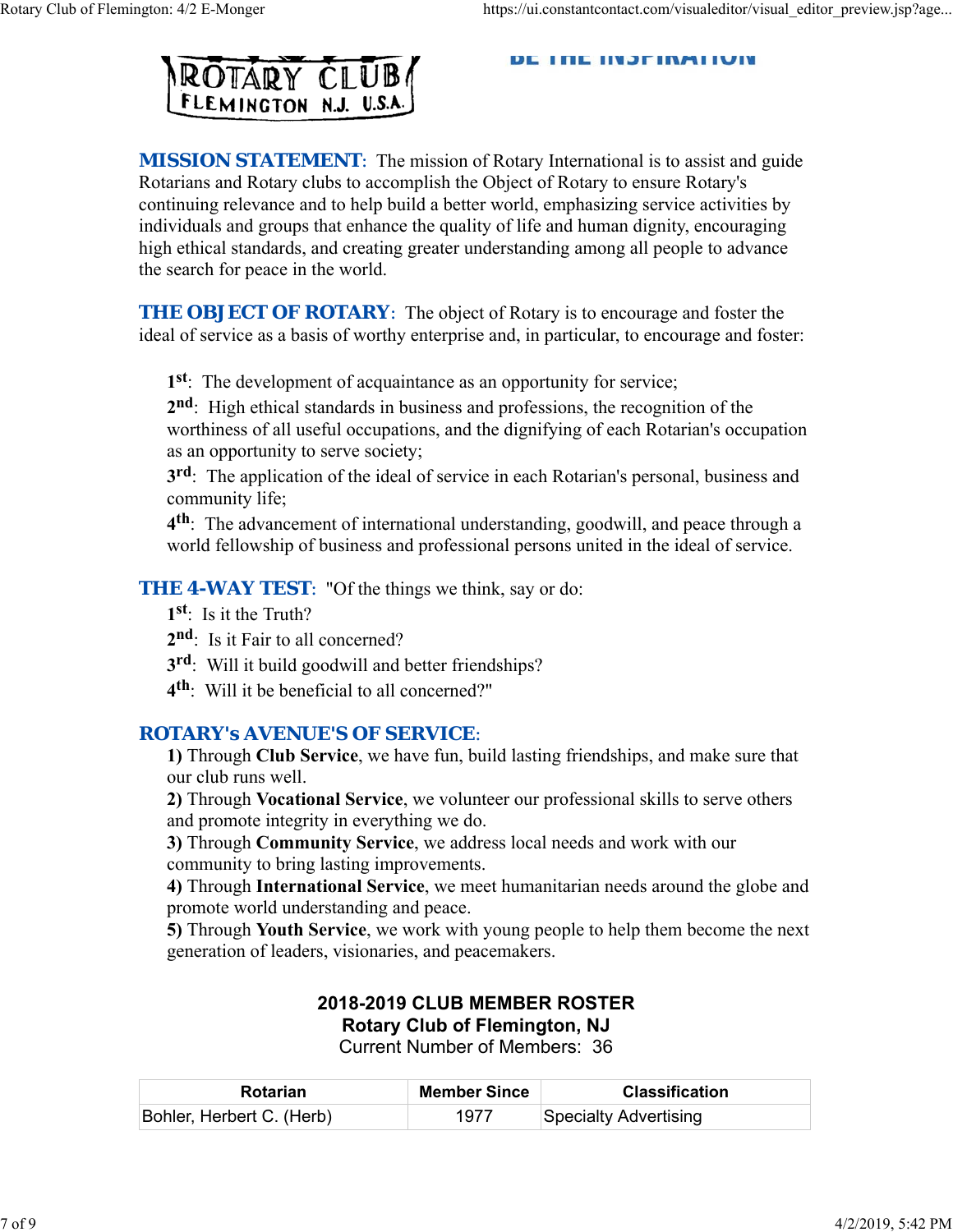| Chittenden, Robert L. (Bob)       | 2003 | M.E.F.P. Consulting Engineering   |
|-----------------------------------|------|-----------------------------------|
| Clark, Arthur L. (Sandy)          | 1987 | Printing                          |
| Davidson, James G. (Jim)          | 2002 | <b>Rubber Products</b>            |
| del Campo, Ann                    | 2016 | <b>Scientist &amp; Farmer</b>     |
| Ferrari, Frederick J. (Fred)      | 1964 | Orthodontia                       |
| Fisher, Charles H. (Charlie)      | 1961 | <b>Funeral Services</b>           |
| Fisher, Thomas H. (Tom)           | 2012 | Property & Casualty Insurance     |
| Fogarty, Kyle M.                  | 2017 | <b>Financial Advisor</b>          |
| Harrison, Jeffrey (Jeff)          | 1996 | Psychotherapy                     |
| Hyatt, Frederic D. (Fred)         | 2017 | Retired - Aerospace               |
| Kamnitsis, Christopher P. (Chris) | 2001 | <b>Financial Planning</b>         |
| Kritharis, Nikolaos (Nik)         | 2016 | Dentistry                         |
| Liebross, Ira                     | 1997 | <b>Family Medicine</b>            |
| Loew, Darren                      | 2002 | <b>Orthodontics</b>               |
| Martin, Teresa (Terry)            | 1993 | Solid Waste/Recycling             |
| Mazujian, Harry                   | 2004 | Clergy                            |
| McWilliams, Nancy                 | 1992 | Psychotherapy                     |
| Metz, Kim                         | 2007 | <b>Technical Education</b>        |
| Moore, Jeffrey (Jeff)             | 2018 | <b>Education - Secondary</b>      |
| Muller, George D.                 | 1964 | <b>Cut Glass Manufacturing</b>    |
| Newland, Robert D. (Bob)          | 1998 | Insurance                         |
| Ownes, Terry M.                   | 1987 | <b>Floor Covering</b>             |
| Phelan, Christopher J. (Chris)    | 2009 | <b>Chamber Of Commerce</b>        |
| Randolph, R. Wayne                | 1982 | <b>Veterinary Medicine</b>        |
| Ruberto, Johanna S.               | 2016 | <b>High School Administration</b> |
| Schaible, R. Michael (Mick)       | 1998 | <b>Appraisal Services</b>         |
| Skowronek, Kenneth J. (Ken)       | 1994 | <b>Family Law</b>                 |
| Stothoff, Richard H. (Dick)       | 1966 | <b>Sanitary Engineering</b>       |
| Widico, Karen A.                  | 1997 | <b>Public Health Services</b>     |
| Williams, Gwen                    | 1991 | Purchasing/Manufacturing          |
| Wise, Robert (Bob)                | 1992 | <b>Hospital Administration</b>    |
| Woske, Harry                      | 1977 | Cardiology                        |
| Wright, Daniel J. (D.J.)          | 2003 | <b>Funeral Services</b>           |
| Ziegler, Joseph E. (Joe)          | 1988 | <b>Investment Advisor</b>         |
| Zullo, John J. (Johnnie)          | 1987 | <b>Chemical Engineering</b>       |